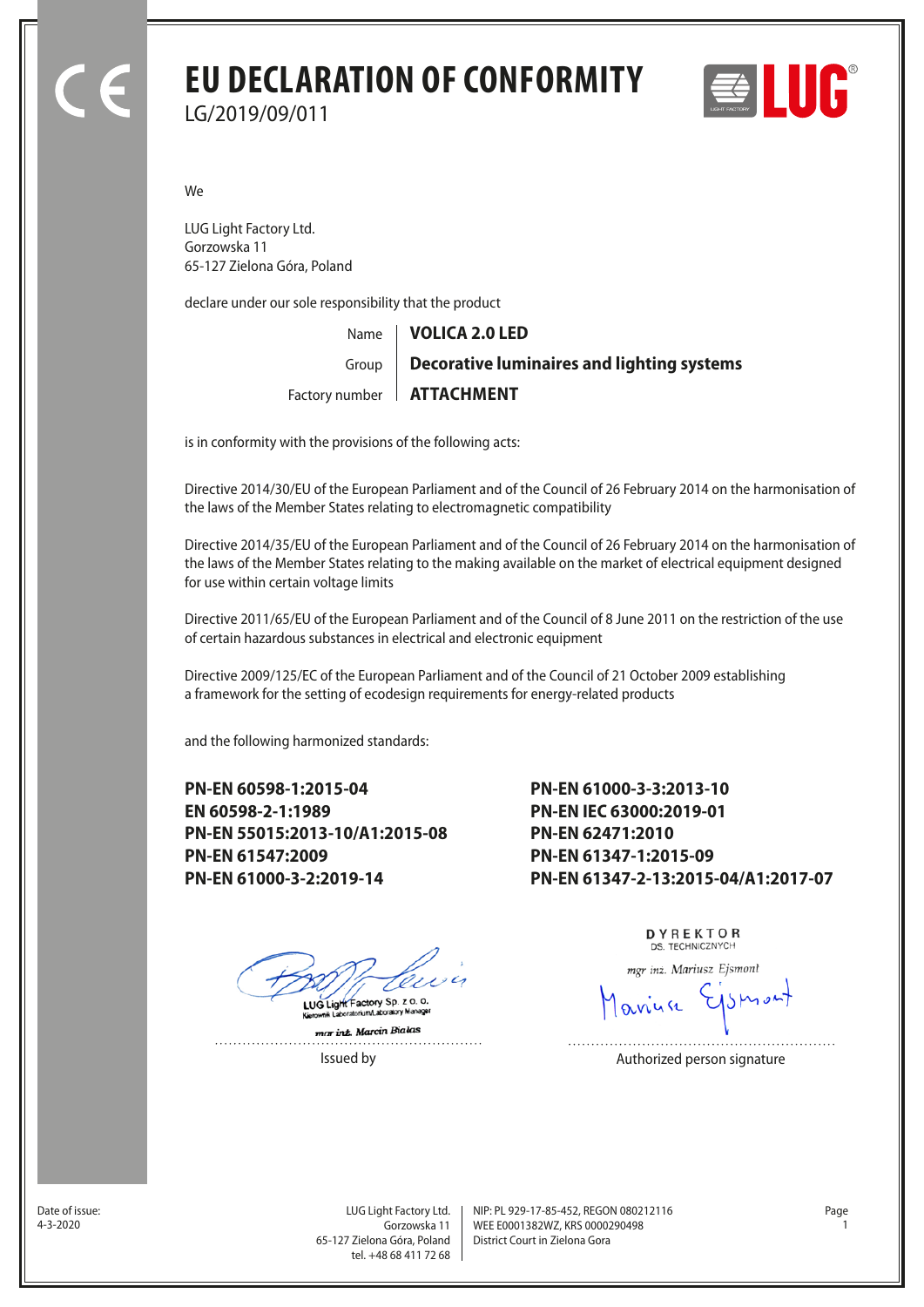$\epsilon$ 

## **EU DECLARATION OF CONFORMITY**  $\Rightarrow$   $\bullet$

LG/2019/09/011

#### **ATTACHMENT**

#### **Factory numbers**

| 010483.5L01.111 | 010483.5L09.111 | 010483.5L01.121 | 010483.5L09.121 |
|-----------------|-----------------|-----------------|-----------------|
| 010483.3L01.111 | 010483.3L09.111 | 010483.3L01.121 | 010483.3L09.121 |
| 010481.5L01.111 | 010481.5L09.111 | 010481.5L01.121 | 010481.5L09.121 |
| 010481.3L01.111 | 010481.3L09.111 | 010481.3L01.121 | 010481.3L09.121 |
| 010488.5L01.111 | 010488.5L09.111 | 010488.5L01.121 | 010488.5L09.121 |
| 010488.3L01.111 | 010488.3L09.111 | 010488.3L01.121 | 010488.3L09.121 |
| 010483.5L02.111 | 010483.5L10.111 | 010483.5L02.121 | 010483.5L10.121 |
| 010483.3L02.111 | 010483.3L10.111 | 010483.3L02.121 | 010483.3L10.121 |
| 010481.5L02.111 | 010481.5L10.111 | 010481.5L02.121 | 010481.5L10.121 |
| 010481.3L02.111 | 010481.3L10.111 | 010481.3L02.121 | 010481.3L10.121 |
| 010488.5L02.111 | 010488.5L10.111 | 010488.5L02.121 | 010488.5L10.121 |
| 010488.3L02.111 | 010488.3L10.111 | 010488.3L02.121 | 010488.3L10.121 |
| 010483.5L03.112 | 010483.5L11.112 | 010483.5L03.122 | 010483.5L11.122 |
| 010483.3L03.112 | 010483.3L11.112 | 010483.3L03.122 | 010483.3L11.122 |
| 010481.5L03.112 | 010481.5L11.112 | 010481.5L03.122 | 010481.5L11.122 |
| 010481.3L03.112 | 010481.3L11.112 | 010481.3L03.122 | 010481.3L11.122 |
| 010488.5L03.112 | 010488.5L11.112 | 010488.5L03.122 | 010488.5L11.122 |
|                 |                 |                 |                 |
| 010488.3L03.112 | 010488.3L11.112 | 010488.3L03.122 | 010488.3L11.122 |
| 010483.5L04.112 | 010483.5L12.112 | 010483.5L04.122 | 010483.5L12.122 |
| 010483.3L04.112 | 010483.3L12.112 | 010483.3L04.122 | 010483.3L12.122 |
| 010481.5L04.112 | 010481.5L12.112 | 010481.5L04.122 | 010481.5L12.122 |
| 010481.3L04.112 | 010481.3L12.112 | 010481.3L04.122 | 010481.3L12.122 |
| 010488.5L04.112 | 010488.5L12.112 | 010488.5L04.122 | 010488.5L12.122 |
| 010488.3L04.112 | 010488.3L12.112 | 010488.3L04.122 | 010488.3L12.122 |
| 010483.5L05.113 | 010483.5L13.113 | 010483.5L05.123 | 010483.5L13.123 |
| 010483.3L05.113 | 010483.3L13.113 | 010483.3L05.123 | 010483.3L13.123 |
| 010481.5L05.113 | 010481.5L13.113 | 010481.5L05.123 | 010481.5L13.123 |
| 010481.3L05.113 | 010481.3L13.113 | 010481.3L05.123 | 010481.3L13.123 |
| 010488.5L05.113 | 010488.5L13.113 | 010488.5L05.123 | 010488.5L13.123 |
| 010488.3L05.113 | 010488.3L13.113 | 010488.3L05.123 | 010488.3L13.123 |
| 010483.5L06.113 | 010483.5L14.113 | 010483.5L06.123 | 010483.5L14.123 |
| 010483.3L06.113 | 010483.3L14.113 | 010483.3L06.123 | 010483.3L14.123 |
| 010481.5L06.113 | 010481.5L14.113 | 010481.5L06.123 | 010481.5L14.123 |
| 010481.3L06.113 | 010481.3L14.113 | 010481.3L06.123 | 010481.3L14.123 |
| 010488.5L06.113 | 010488.5L14.113 | 010488.5L06.123 | 010488.5L14.123 |
| 010488.3L06.113 | 010488.3L14.113 | 010488.3L06.123 | 010488.3L14.123 |
| 010483.5L07.114 | 010483.5L15.114 | 010483.5L07.124 | 010483.5L15.124 |
| 010483.3L07.114 | 010483.3L15.114 | 010483.3L07.124 | 010483.3L15.124 |
| 010481.5L07.114 | 010481.5L15.114 | 010481.5L07.124 | 010481.5L15.124 |
| 010481.3L07.114 | 010481.3L15.114 | 010481.3L07.124 | 010481.3L15.124 |
| 010488.5L07.114 | 010488.5L15.114 | 010488.5L07.124 | 010488.5L15.124 |
| 010488.3L07.114 | 010488.3L15.114 | 010488.3L07.124 | 010488.3L15.124 |
| 010483.5L08.114 | 010483.5L16.114 | 010483.5L08.124 | 010483.5L16.124 |
| 010483.3L08.114 | 010483.3L16.114 | 010483.3L08.124 | 010483.3L16.124 |
| 010481.5L08.114 | 010481.5L16.114 | 010481.5L08.124 | 010481.5L16.124 |
| 010481.3L08.114 | 010481.3L16.114 | 010481.3L08.124 | 010481.3L16.124 |
| 010488.5L08.114 | 010488.5L16.114 | 010488.5L08.124 | 010488.5L16.124 |
| 010488.3L08.114 | 010488.3L16.114 | 010488.3L08.124 | 010488.3L16.124 |
|                 |                 |                 |                 |



Date of issue:<br>4-3-2020

Gorzowska 11 65-127 Zielona Góra, Poland tel. +48 68 411 72 68

LUG Light Factory Ltd. Page NIP: PL 929-17-85-452, REGON 080212116 WEE E0001382WZ, KRS 0000290498 4-3-2020 2 District Court in Zielona Gora